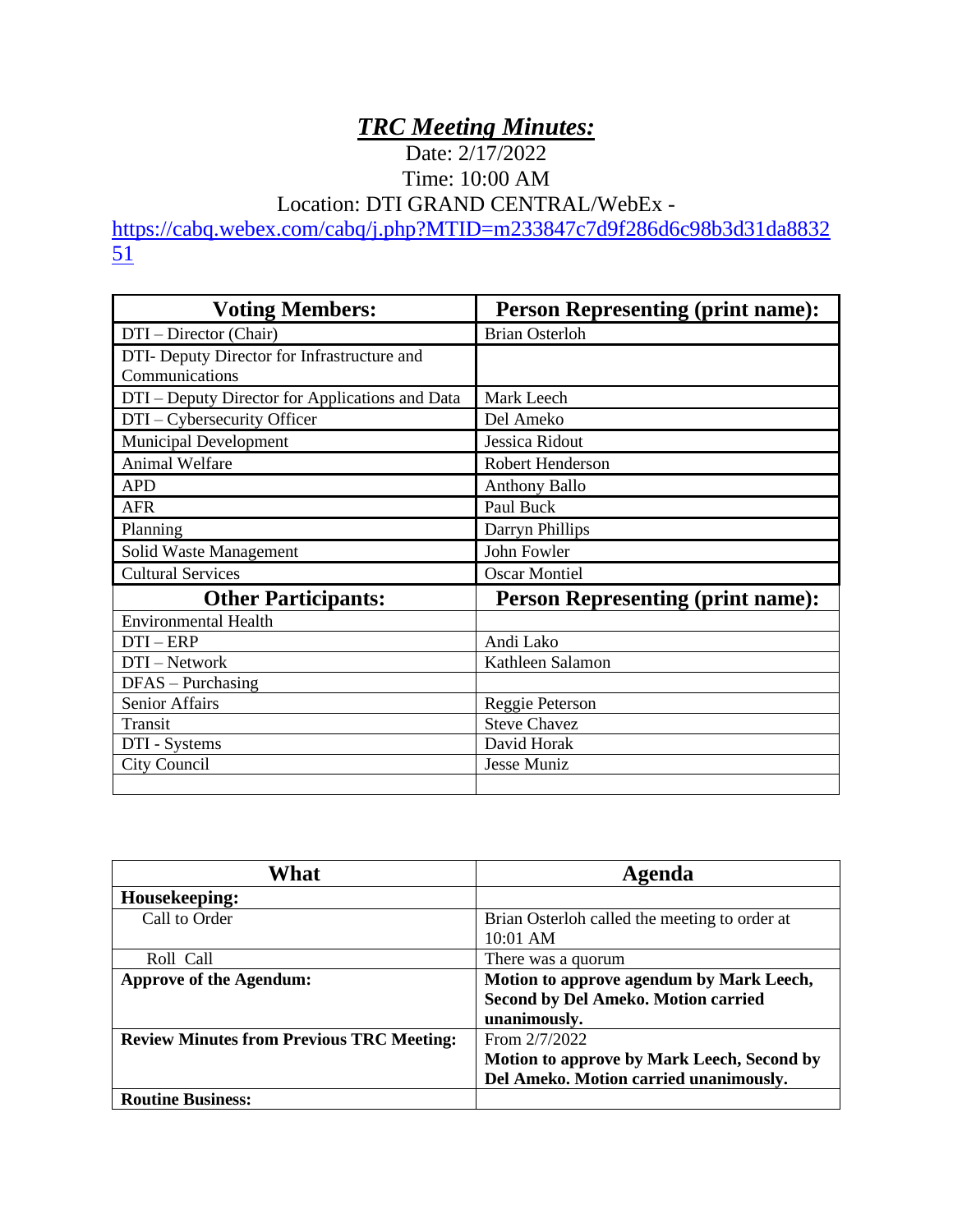| <b>Review TRC Request:</b> | <b>VEEAM Backup System - Mark Leech -</b>                                                               |
|----------------------------|---------------------------------------------------------------------------------------------------------|
|                            | \$600,000.00                                                                                            |
|                            | 1. Description                                                                                          |
|                            | Replace existing backup system with Veeam system.                                                       |
|                            | 2. Business Case / Justification                                                                        |
|                            | The current backup solution has reached its                                                             |
|                            | manufacturer's stated end of life. More importantly,                                                    |
|                            | the backup requirements of the City have now far                                                        |
|                            | outstripped the capabilities of the existing system in                                                  |
|                            | terms of technology, security, and process (e.g.<br>ransomware detection). This project will: * Replace |
|                            | the existing backup solution with a hybrid,                                                             |
|                            | cloud/dual on-premise solution (90 days on premise)                                                     |
|                            | * Review and optimize City backup processes (e.g.                                                       |
|                            | make sure that the right data is being backed up with                                                   |
|                            | the correct frequency to the correct location) *Allow                                                   |
|                            | the City to prepare for O365 document lifecycle                                                         |
|                            | management by providing for an initial max of 500                                                       |
|                            | accounts * Prepare the City to move all backups to<br>the cloud within the next 5 yrs                   |
|                            | 3. Maintenance, Training and Other                                                                      |
|                            | <b>Associated Costs</b>                                                                                 |
|                            | Additional data AWS charges are estimated at up to                                                      |
|                            | \$100k annually when at full capacity. However, this                                                    |
|                            | is volume-based and will be a slow ramp up over                                                         |
|                            | time.                                                                                                   |
|                            | 4. Impact to City / Dept Resources                                                                      |
|                            | Replace backup system. This may improve nightly                                                         |
|                            | schedules and availability. Some impact on external<br>network traffic                                  |
|                            |                                                                                                         |
|                            | Motion to approve by Del Ameko, Second by                                                               |
|                            | Mark Leech. Motion carried unanimously.                                                                 |
|                            | This item is approved by TRC and will move to                                                           |
|                            | ISC for final approval.                                                                                 |
|                            |                                                                                                         |
|                            | <b>Public Dashboard for City Goals and</b>                                                              |
|                            | <b>Budgetary Objectives - Envisio - Jesse</b>                                                           |
|                            | <b>Muniz</b><br>\$78,000:                                                                               |
|                            | $1st Year - $36,000$                                                                                    |
|                            | $2nd Year - $21,000$                                                                                    |
|                            | $3rd Year - $21,000$                                                                                    |
|                            | 1. Description                                                                                          |
|                            | The City currently uses Sharepoint to list and track                                                    |
|                            | budget objectives. One issue identified is keeping                                                      |
|                            | track of when certain tasks are due to Council for                                                      |
|                            | reporting. The system utilizes a tracking system that                                                   |
|                            | will update and inform users when a task is due. It                                                     |
|                            | provides dashboards to indicate percentage of                                                           |